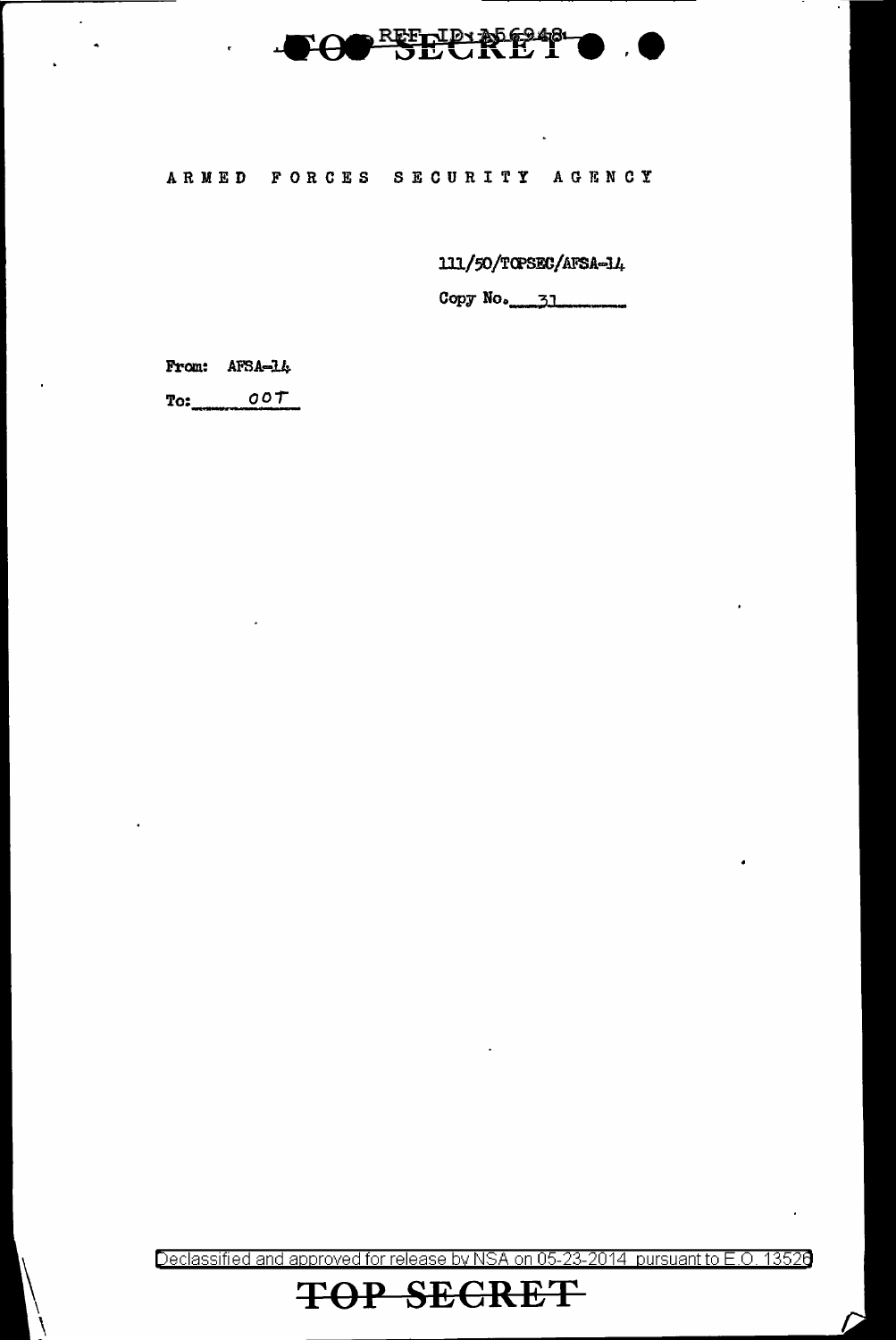

111/50/TOPSEC/AFS/s-14

### CONVOY TRAFFIC OF THE ALLIES IN WORLD WAR II AND THE GERMAN NAVAL INTERCEPT SERVICE

1. The attached is an Armed Forces Security Agency translation of an article by W. F. Flicke entitled: "Der Geleitzugfunkverkehr der Alliierten im 2. Weltkrieg und der deutsche Marihe-Horchdienst." The original was transmitted along with several other items through the Chief, Army Security Agency from the Chief, ASA Europe by letter, subject:<br>"Material by Wilhelm Flicke" dated 12 Soptember 1950 and is held by AFSA-14.

<u>REFTIDY A56948</u>

2. Contributions by Flicke prior to August 1950 have been issued in parts under the general short title: DF 116. Those received after the publication of the list of TICCM translations DF 210 will be grouped under the number DF 219 and the parts designated as before by letters.<br>An earlier paper on the German Maval Intercept Service was issued as DF 116-X.

October 1950 Translated: R.W.P. Distribution: Normal 35 copies

8 pages

 $\overline{2}$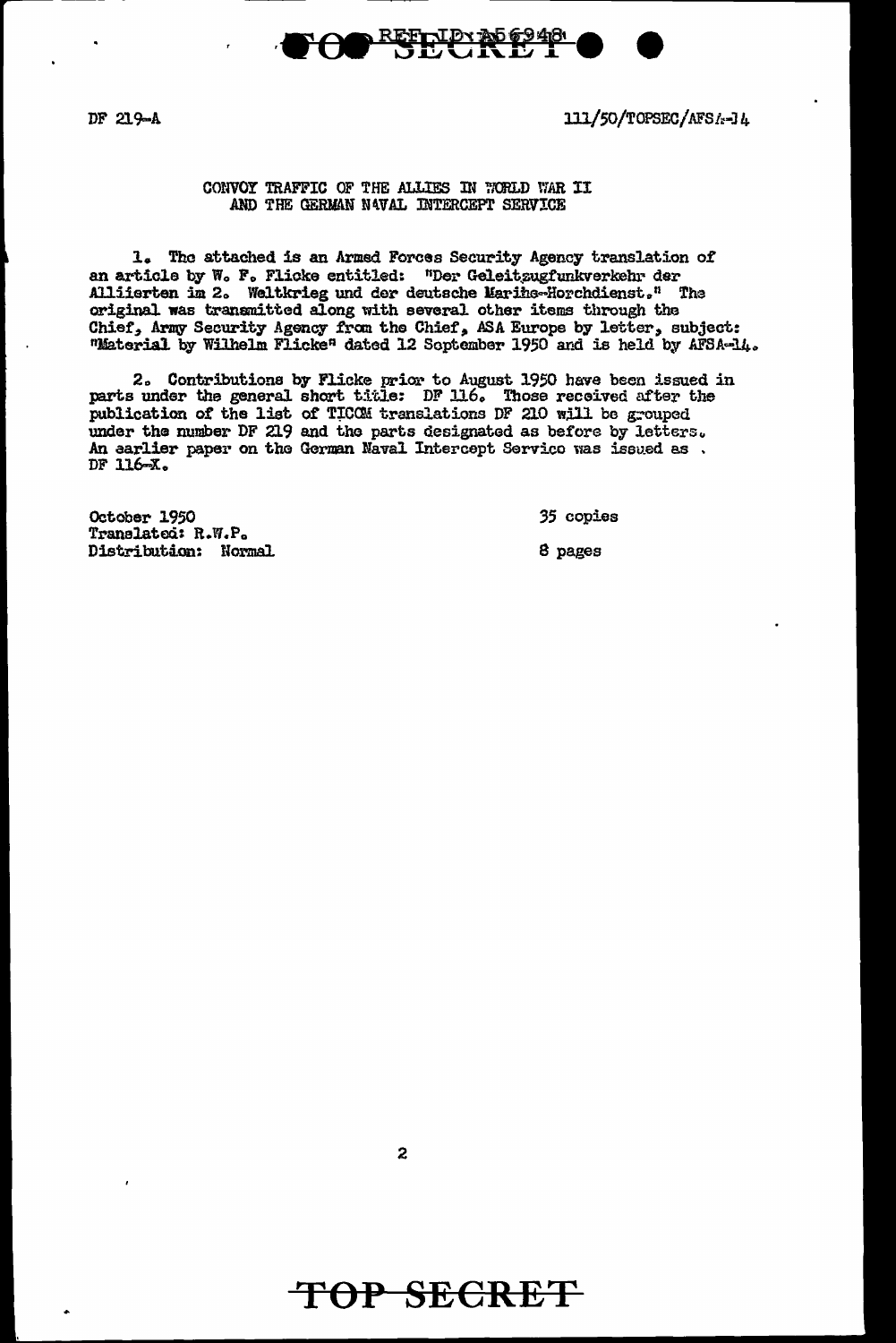

#### CONVOY TRAFFIC OF THE ALLIES IN WORLD WAR II AND THE GERMAN NAVAL INTERCEPT SERVICE

The Weaknesses and Defects of the Allied Convoy Traffic

Lessons for the Present and the Future Naval Intercopt Service and Radar By Wilhelm Flicke

The Intercept Service of the German Navy (B-Dicnst) played no loss a role in World War II than the Intercept Service of the other branches of the Armed Forces. It provided its Command with information which could have been decisive in naval warfare if the German Navy had had at its disposal a sufficient number of ships and especially of submarines.

Many details of the practical work of the Naval Intercept Service are not morely interesting and noteworthy but also instructive. Especially so is the chapter on the monitoring of Allied convoy traffic.

This chapter appears all the more significant today when the general world situation brings the employment of convoys into the realm of possibility or even probability cnce more. Parallels to World War II result which merit increased attention because today the situation appears still more serious: the power which appears as potential opponent of Allied convoys has at its disposal means . nabling it to make better use of the results of the intercept service than the German Navy could.

In assessing the work of the German Naval Intercept Service it is usually assumed that the direction finding service played the decisive role. This, however, was not the case. The Naval Intercept Service did, to be sure, have at its disposal a whole network of very good direction finding establishments. Many bearings were taken. But if we regard this complex from the standpoint of its usefulness for the conduct of naval warfare, then we find only meagre results. Operationally the Naval Direction Finding Service played no great role.

 $\overline{\mathbf{3}}$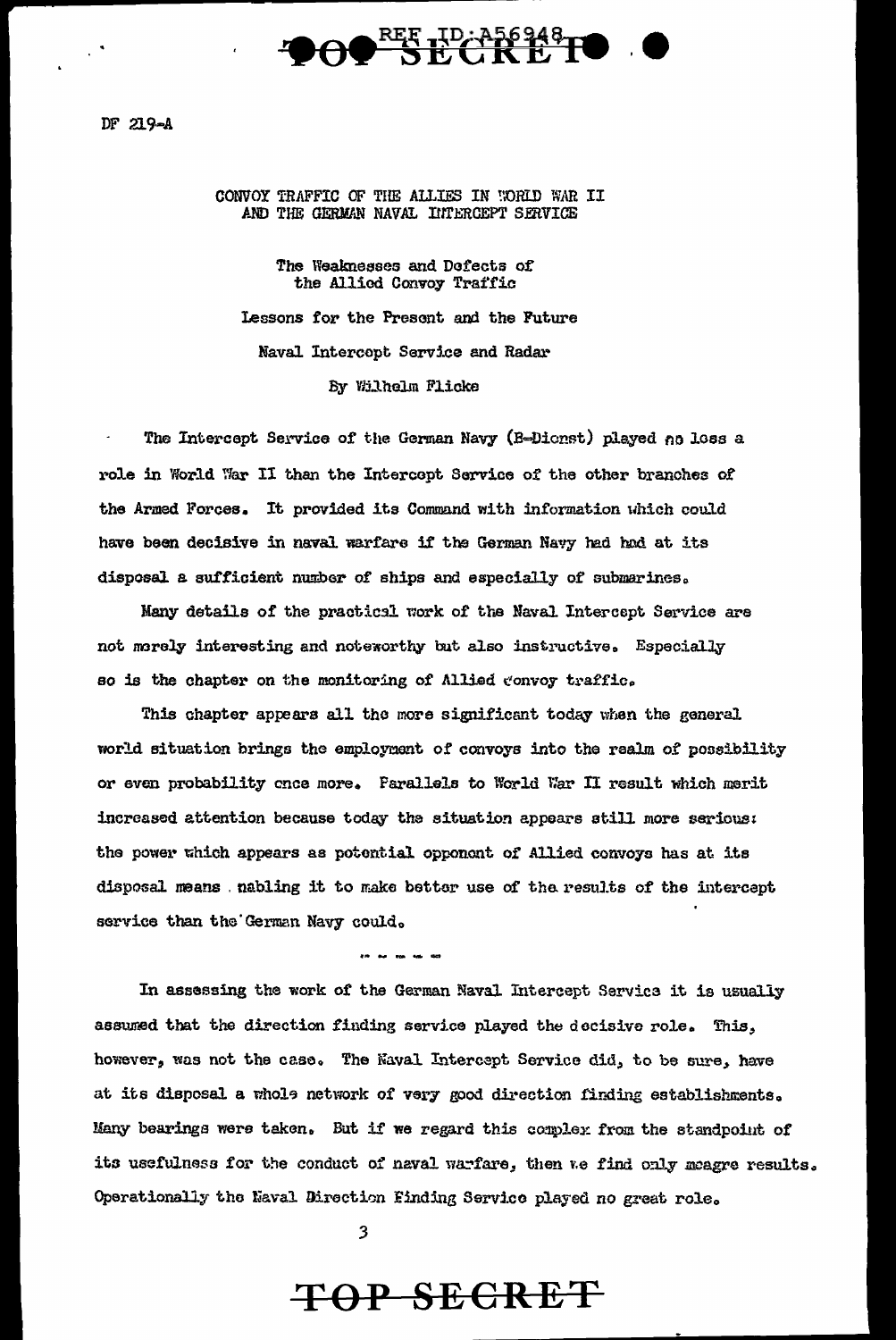

#### $DF 229-A$

We must, it is true, mention one exception here: at the beginning of the war the English and French naval forces in the North Sea radioed around a great deal so that the movements of these fleet units could be followed readily. With the beginning of the campaign in the West this ceased to be the case and the situation did not recur.

The decisive source from which the German Naval Intercept Service drew its information during the entire war was the field of cryptanalysis and traffic analysis. And these lines of endeavor found their broadest field of activity in connection with the convoy traffic.

Two cipher (cryptographic) systems served as basis for German cryptanalytic work in this direction. The one was called by the Germans "Verfahren Köln". It was a cipher system of the English Navy and its proper designation never became known to us. The system was solved analytically in Berlin. From the messages which were enciphered in this system and decrypted by us the distribution of the English fleet could be recognized currently in very complete manner.

The second cipher system, which was also solved by analysis, was termed by us "Verfahren Frankfurt." In this case a common English-American cipher system was involved which appeared after America's entry into the war. It was introduced to take care of the radio traffic between England and America, or between English and American offices (stations), which was necessary in connection with the convoy system. It was a  $\dot{\gamma}$ -digit code which was enciphered with an additive sequence.

Both systems - "Köln" and "Frankfurt" , could be dociphered at all times down to about the middle of 1944. Later the "Frankfurt" system was complicated through the fact that a general, consecutively used (durchgehender) additive sequence was no longer used for enciphorment, but instead the additive which was found was used only for one message. For encipherment there was a whole book of "individual additive sequences".

From mid 1944 on this made decipherment far more difficult; consequently from this point on decodes were rarely timely, they always limped along behind.

TOP SECRET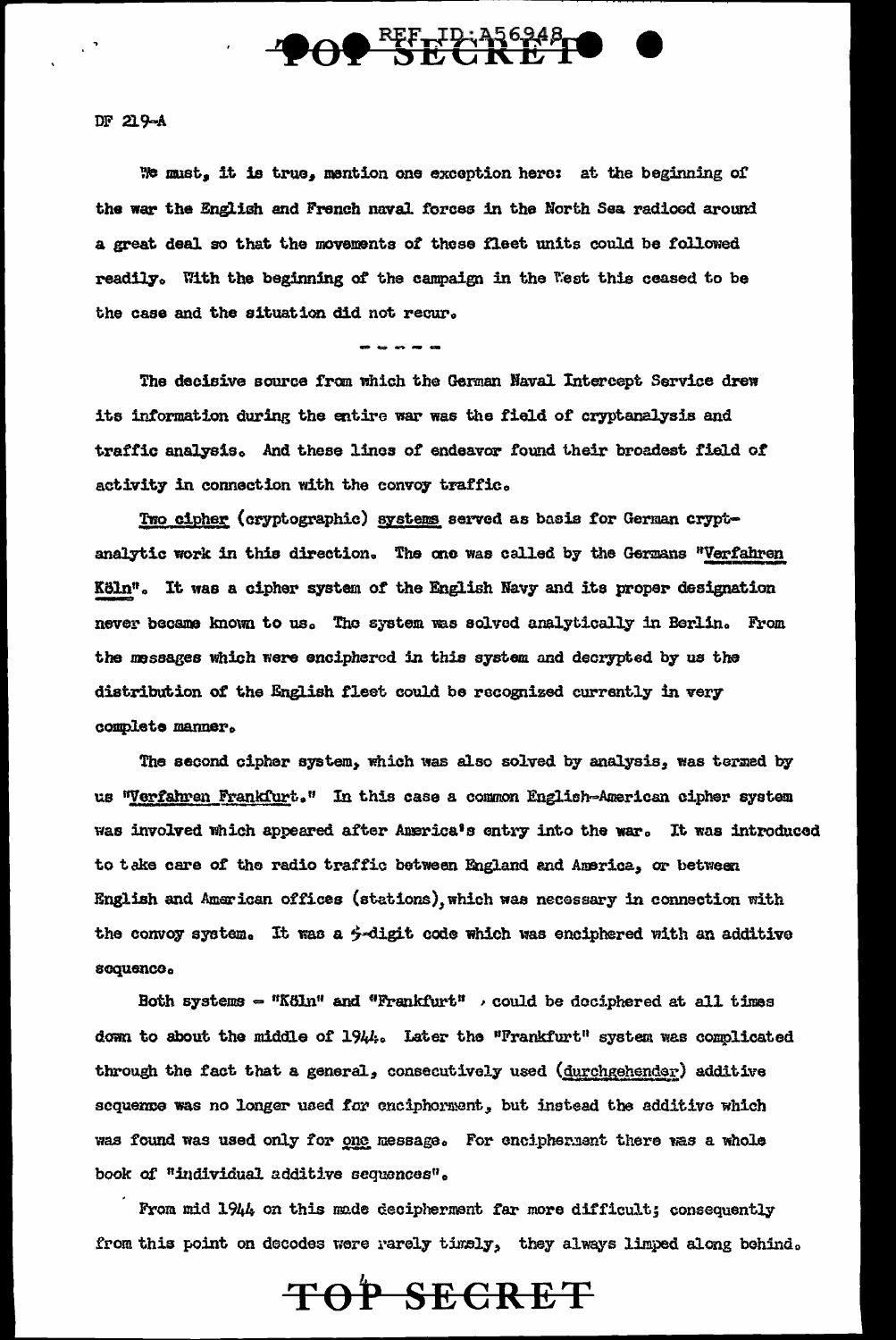

From late 1944 on it was no longer possible to decipher messages in this system.

Already at the beginning of the war (1939) the Cryptenalytic Service of the German Navy was in a position to follow English convoys quite well. Hence we can state that from the fall of 1939 to mid 1944 the Cryptanalytic Sorvice was able to furnish the Naval Commend all the data necessary for combatting convoys.

The tragic feature - if we may call it thus - lay in the fact that, while all convoys could be clearly identified, they could not be attacked due to lack of submarines.

The German Naval Cryptanalytic Service scored one of its greatest successes in the spring of 1942 when a convoy of 9 ships on the way from Trinided to England could be wiped out completely on the basis of decrypted radiograms.

The weakness of the convoy traffic of the Allies lay in the system which was used continuously and almost without change. This point cannot be stressed too emphatically, because under the conditions of today and tomorrow one must count on a repotition of thoso mistakes. If at that time the Western Allies had faced an opponent who could have committed a much stronger force of submarines, then no convoy would ever have reached its destination.

The first mistake lay in the fact that the socalled convoy radiograms were transmitted by two fixed stations (which were always the same). So far as I recall, these were Halifax for the USA and a station near Bristol in England.

The second mistake lay in the fact that the convoy radiograms were so characteristic in their outward form, that they could be clearly recognized as such even before decryption. Incidentally it may be mentioned that even after decryption became impossible (1944) it was possible without further ado to get first rate clues from the undecrypted radiograms. This assertion which may sound incredible  $\sim$  brings us to the third mistake made by the Allies.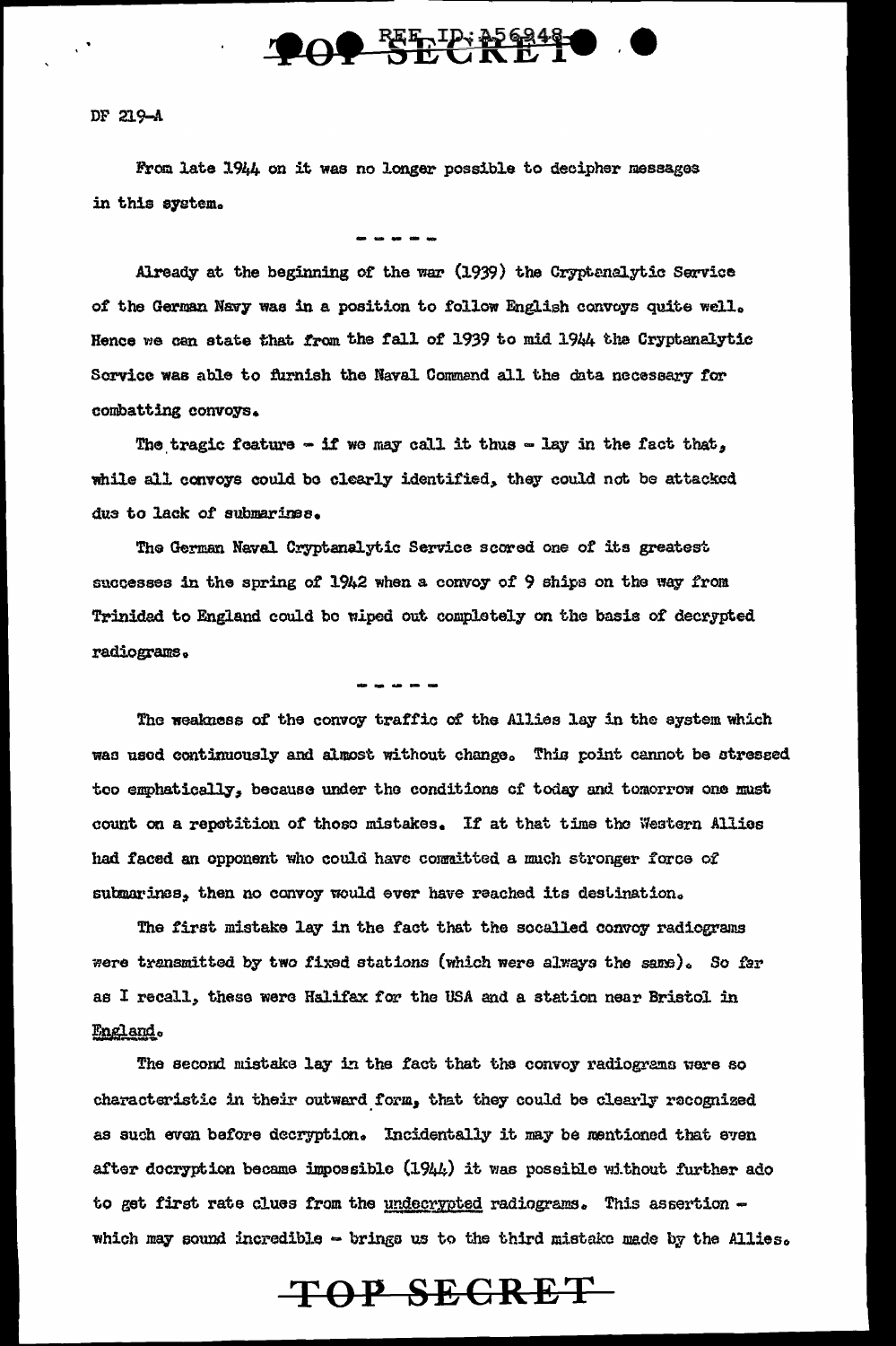

The structure of the convoy messages was stereotype and fixed. Short letter groups were used for designating the convoys; these designated the date and time of sailing, port of destination, composition of the convoy, number of ships, number of the routes, distance between ships, and route expressed in degrees of longitude and latitude, cargo, escort forces, name of the commodore, assembly points for stragglers, stc. Worst of all was the serial number of the convoy.

Interpretation of the groups was usually quite simple. Thus HX signified Halifax, SC - Sydney Canada, OG - outward Gibraltar, HG - homeward Gibraltar.

These letter groups gave information regarding the port of departure and port of destination. But they revealed still more. If the group ON (outward North Atlantic was transmitted, that gavo at the same time the speed, i.e. the normal speed of about  $\beta$ .5 nautical miles. On the other hand if the group QNS (outward North Atlantic Slow) appeared, then a slow convoy with a speed of about 7 nautical miles was involved.

CS meant outward South Atlantic, i.e. with speed of 8.5 knots. SL  $\sim$ Sierra Leone to England with normal spaed. SLF - Sierra Leone Fast, i.e. with speed of  $9.5$  knots. UGF = United States Gibraltar Fast, while the reverse route was GUF - Gibraltar United States Fast.

In this situation one could always calculate the exact location of the convoy and impart it to the lurking submarine packs ..

Of exceptional importance in this connection wore the socalled assembly points; these were fixed and radioed in order to give stragglers (those which had fallen behind due to engine trouble etc.) a chance to join the convoy by the shortost route. From a knowledge of the appointed assembly points one could deduce where the convoy would pass and that made possible the commitment of submarines.

The fourth weak point in the convoy traffic lay in the rhythm of the convoys; this was so clearly recognizable that ono was in a position to calculate for weeks in advance the days on which convoy Nr. X would put out to seao

6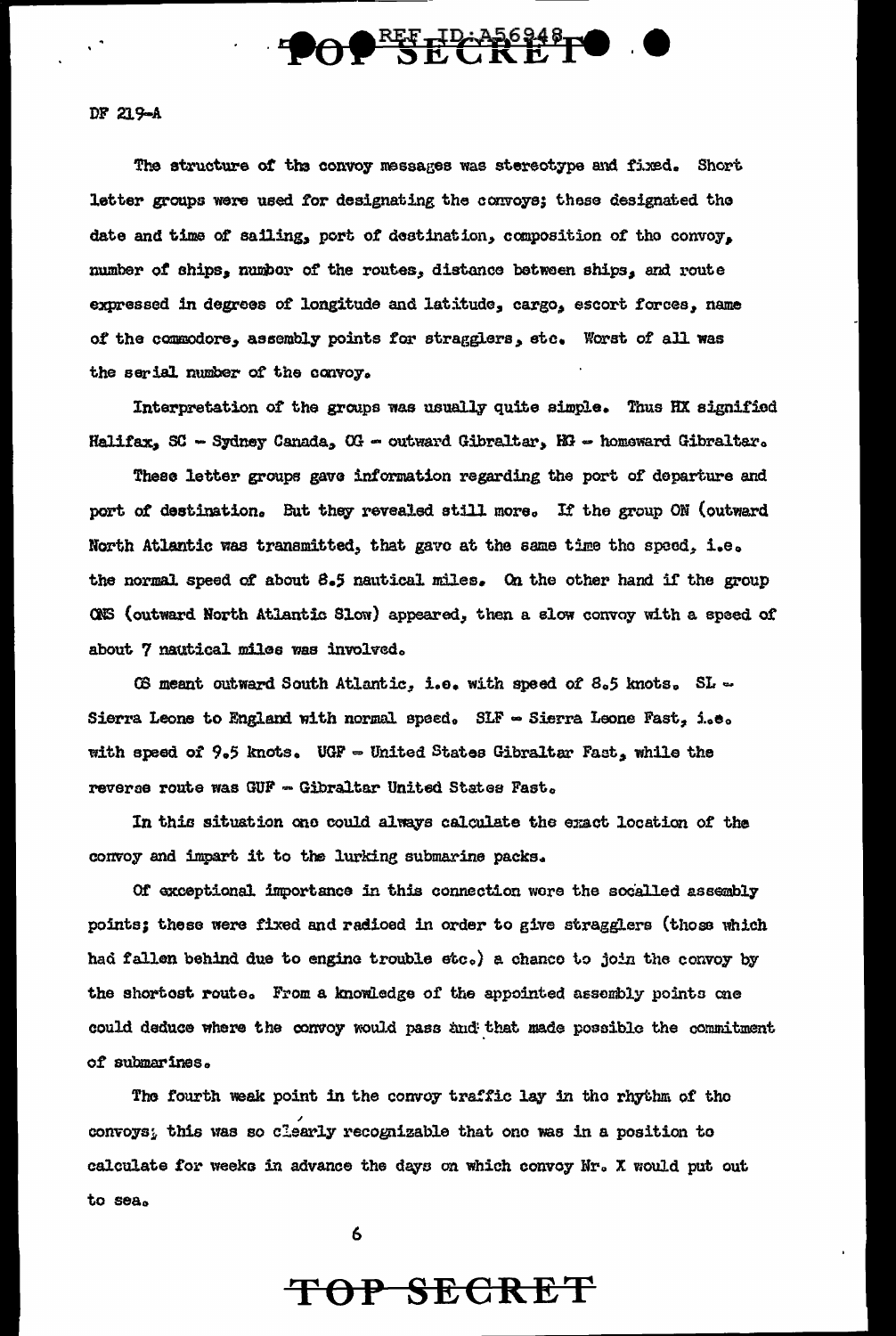

This was facilitated by the fifth weak point in the Allied convoy traffic, namely the radio traffic which regularly appeared during the assembly of the comroys and which could be recognized just by tha 5-letter groups or the radio names (call signs) and afforded clues. It was possible to draw from the radio names the reliable inference that a convoy was being gotten together and where it was heading (from the convoy rhythm).

These secondary characteristics remained throughout the entire war and were helpful, even after the change of cipher. The Cryptanalytic Service of the German Navy in conjunction with the Evaluation Service had become so well schooled that the radiograms which appeared were "readable" to a certain extent without having to decrypt them. For instance, when a message a poared, one knew which convoy it concerned, where it was going, whether "slow" or "fast" or normal, etc.

Only the situatian had changed meanwhile with the introduction of radar equipment on the part of the Allies. The best results of the Naval Intercept Service were no longer of any use.

It is not without interest that tho Naval Intercept Service recognized very early the use of radar devicas by the Allies. About the beginning of 1943 it was recognized from the decryption of a series of radiograms that the enemy had at his disposal some means or other for fixing hostile submarines. The messages from which this was deduced were enciphored by the English-American Convoy Code (which we called "Frankfurt"). Submarine aituation reports were radioed every day in this code.

Now, however, it was striking that the positions of the German submarines were suddenly given with astonishing precision. Moreover the word "detected" kopt coming up in the messages. That was all the more noteworthy because the submarines remained under water virtually all the time and sent no radiograms; there was only radio traffic within the pack when a boat made contact with the enemy; there was communication with Berlin or with the flotilla chief only on orders from Berlin. (Operational orders to submarines camo only from Berlin, via Wilhelmshaven, Bordeaux, eto.).

**ToP SECRET**